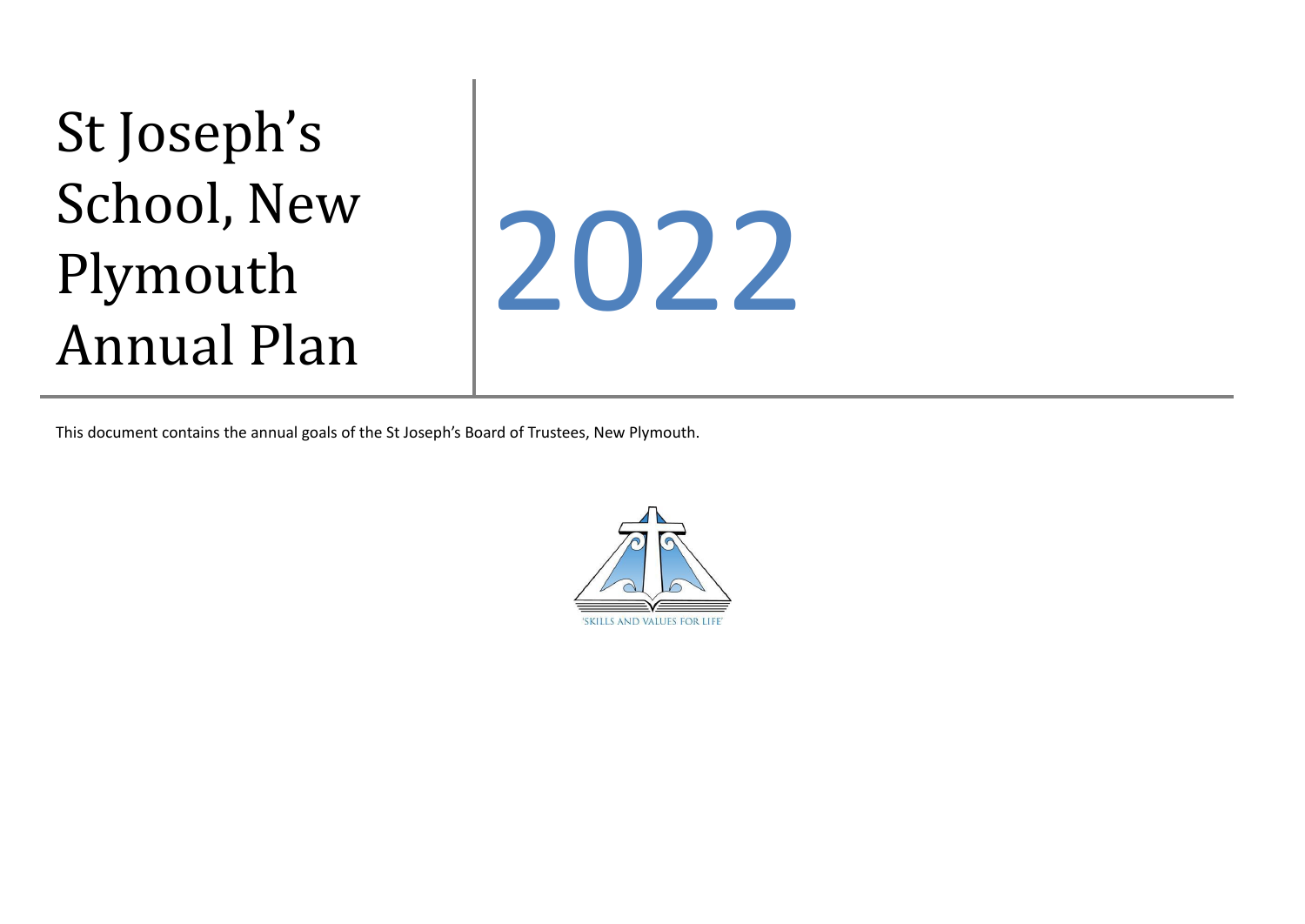## St Joseph's School, New Plymouth: Annual Plan 2022

| <b>Strategic Goal:</b><br>1. To nurture our Catholic Special Character.                                                                                                                                                                  |                                                                                                                                                                                                                                                                                                                                                                                                                                                           |                                                                                                                                                                                                                                                                                                                                                                         |  |
|------------------------------------------------------------------------------------------------------------------------------------------------------------------------------------------------------------------------------------------|-----------------------------------------------------------------------------------------------------------------------------------------------------------------------------------------------------------------------------------------------------------------------------------------------------------------------------------------------------------------------------------------------------------------------------------------------------------|-------------------------------------------------------------------------------------------------------------------------------------------------------------------------------------------------------------------------------------------------------------------------------------------------------------------------------------------------------------------------|--|
| <b>Strategy</b><br>1. A continued focus on learning about the school's<br>founders and history. Keeping the Charism of our<br>school alive through our Call to Mission.<br>(Christian Witness - Catholic School<br><b>Community)</b>     | <b>Specific Actions</b><br>2022: Through our 2022 school-wide theme. 'We are<br>the Living Waterlet our TAPU flow!'. We will revisit<br>the call of Church and Mission through our theme. A<br>Gospel Verse and Whakatauki will also be chosen to<br>relate to the theme.                                                                                                                                                                                 | Responsibility: Principal, DRS, Staff<br><b>Resources:</b> Sisters of Our Lady of the Missions<br>(RNDM).<br>Time Frame: Ongoing 2022.                                                                                                                                                                                                                                  |  |
| <b>Monitoring and Evaluation.</b><br>Jul:<br>Nov:                                                                                                                                                                                        |                                                                                                                                                                                                                                                                                                                                                                                                                                                           |                                                                                                                                                                                                                                                                                                                                                                         |  |
| <b>Strategy</b><br>2. Develop authentic practices of self review for the<br>Special Catholic Character of the school.<br>(Safeguarding and Strengthening Catholic<br><b>Character - Stewardship)</b>                                     | <b>Specific Actions</b><br>Incorporate the Special Character Strategic Goals into<br>the annual internal self-review cycle and timeline.<br>Encourage authentic internal review of practices and<br>progress with voice from our wider community,<br>including whanau, Parish, staff and stakeholders.                                                                                                                                                    | Responsibility: Principal, Leadership Team, DRS, BOT<br>Resources: PNCEO, The Catholic Education of School<br>age Children, Catholic Special Character Review and<br>Development Indicators. BOT Self Review Calendar.<br>Time Frame: Term 2-setup $-$ integrated into the three<br>year review cycle.                                                                  |  |
| <b>Monitoring and Evaluation.</b><br>Jul:<br>Nov:                                                                                                                                                                                        |                                                                                                                                                                                                                                                                                                                                                                                                                                                           |                                                                                                                                                                                                                                                                                                                                                                         |  |
| <b>Strategy</b><br>3. Review and develop the RE Curriculum Delivery<br>Plan, with alignment to Health Curriculum, Myself &<br>Others module, REBD and To Tātou Whakapono Our<br>Faith.<br>(Growth in Knowledge - Religious<br>Education) | <b>Specific Actions</b><br>Review the existing RE Curriculum Delivery Plan and<br>update any necessary content and approaches to<br>teaching alongside recommendations from the RE<br>Curriculum Bridging Document, draft new RE<br>Curriculum, 'To Tātou Whakapono Our Faith', 'Framing<br>Document - Human Sexuality Education: A guide for<br>Catholic communities in Aotearoa New Zealand' and<br>NZCBC 'Catholic Education of School Aged Children'. | Responsibility: DRS, Leadership Team, Teachers.<br>Resources: Myself and Others, RE Curriculum, PNCEO<br>Team, RE Curriculum Bridging DOC. Catholic Social<br>Teaching Docs, The Catholic Education of School Age<br>Children, Catholic Special Character Review and<br>Development Indicators.<br>Time Frame: Term 3 2022. (New strands added<br>throughout the year). |  |
| <b>Monitoring and Evaluation.</b><br>Jul:<br>Nov:                                                                                                                                                                                        |                                                                                                                                                                                                                                                                                                                                                                                                                                                           |                                                                                                                                                                                                                                                                                                                                                                         |  |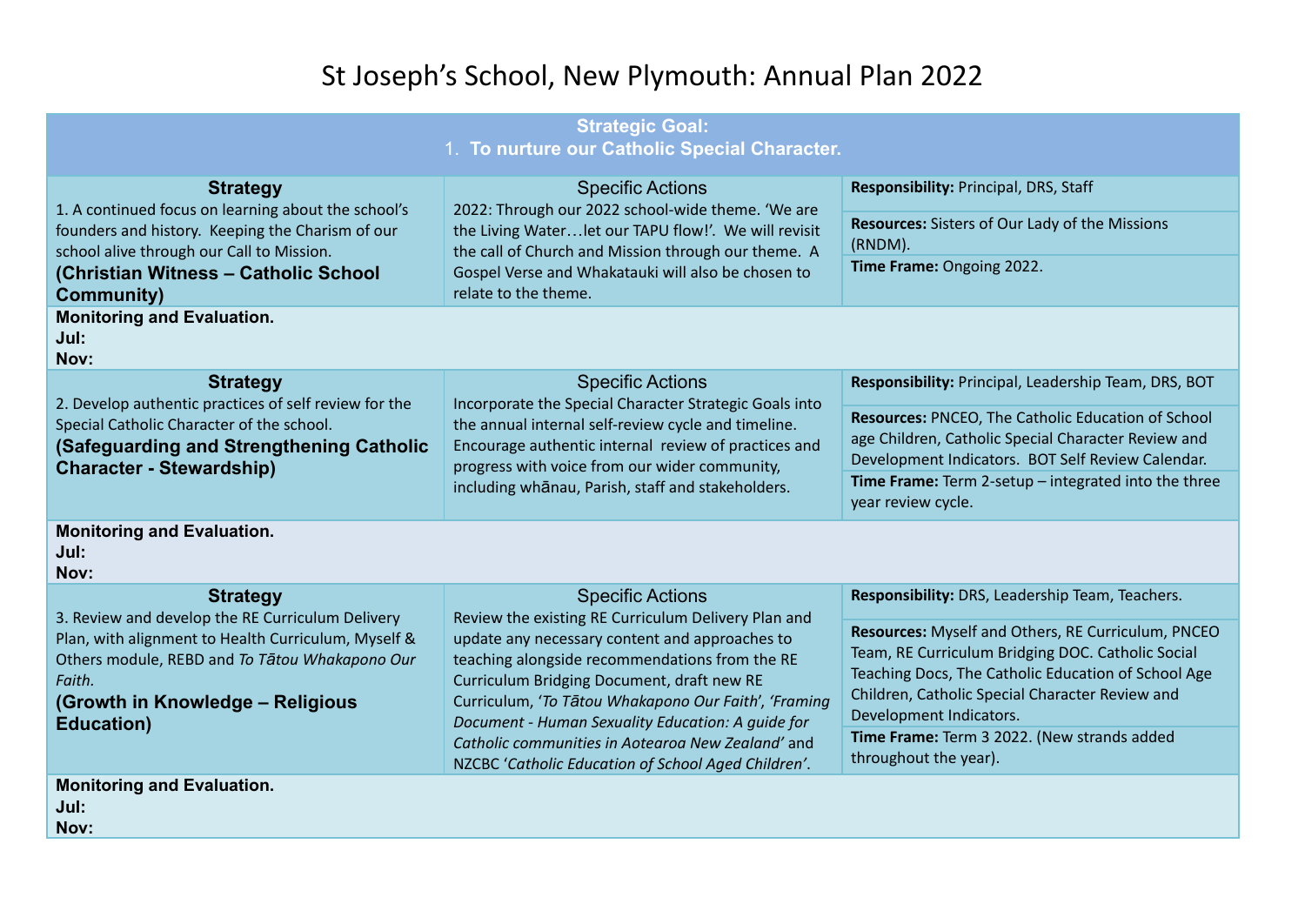| <b>Strategy</b><br>4. Develop Religious Education formative assessment<br>and evaluation practices including those relating to<br>the affective domain.<br>(Growth in Knowledge - Religious<br><b>Education</b> ) | <b>Specific Actions</b><br>Use new SMS to develop recording, reporting and<br>monitoring of RE curriculum. Develop opportunities<br>for teaching staff to collaboratively evaluate RE<br>teaching and learning. | Responsibility: Principal, DRS, Staff.<br>Resources: PNCEO, HERO SMS, REBD<br><b>Time Frame: Term 3 2022</b> |
|-------------------------------------------------------------------------------------------------------------------------------------------------------------------------------------------------------------------|-----------------------------------------------------------------------------------------------------------------------------------------------------------------------------------------------------------------|--------------------------------------------------------------------------------------------------------------|
| <b>Monitoring and Evaluation.</b><br>Jul:<br>Nov:                                                                                                                                                                 |                                                                                                                                                                                                                 |                                                                                                              |

|                                                  | school. (NAG 1,2)                                    |                                                         |
|--------------------------------------------------|------------------------------------------------------|---------------------------------------------------------|
| <b>Strategy</b>                                  | <b>Specific Actions</b>                              | Responsibility: Principal, DRS, Staff, Fiona - teaching |
| 1. Promote 8Cs, and Gospel Values throughout the | 2022 Theme to promote greater understanding of       | and classroom component.                                |
| teaching and learning programmes, and wider      | Gospel Values (Tika, Aroha, Pono). Promotion of      | Resources: Posters, Pie Charts, Charter, Digital Circus |
| communication with communication.                | Gospel Values and 8Cs through school liturgies,      | PLD.                                                    |
|                                                  | prayers and assemblies. Explicit use of language and | Time Frame: Ongoing.                                    |
| (Christian Witness - Catholic School             | examples of GVs and 8Cs in practice through school   |                                                         |
| Community)                                       | social media apps, newsletters and means of          |                                                         |
|                                                  | communication. Greater whanau connection with RE     |                                                         |
|                                                  | and Catholic Character.                              |                                                         |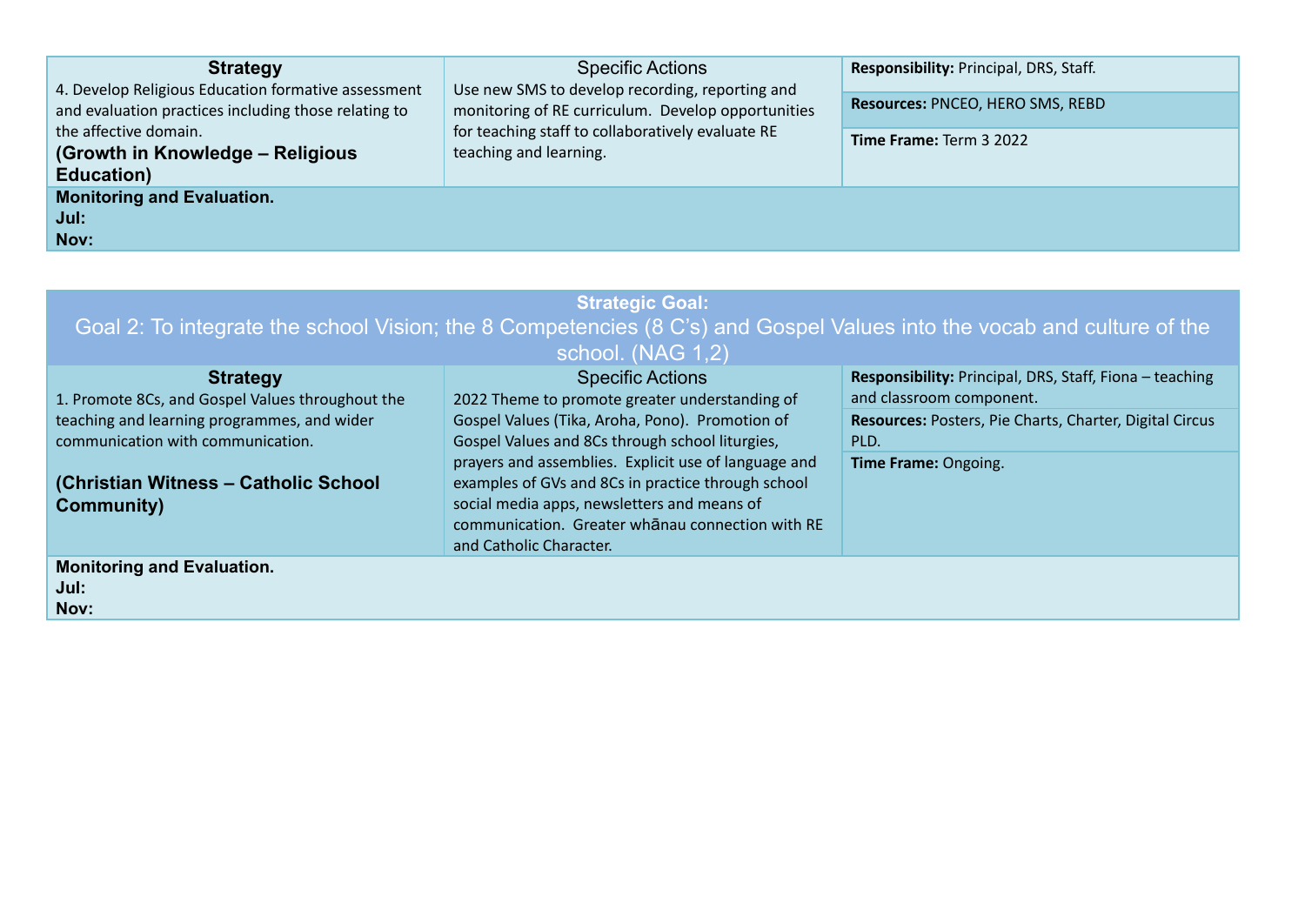## **Strategic Goal:**

Goal 3: To develop and implement teaching and learning programmes that give emphasis to the core learning areas of Literacy and Numeracy with opportunities for all students to achieve for success in all areas of the National Curriculum.

(NAG 1, 2a, 8)

| <b>Strategy</b><br>1. Structured Literacy PLD and Implementation across<br>the school.<br><b>Monitoring and Evaluation.</b>                         | <b>Specific Actions</b><br>• Focus collaborative teacher inquiry in the area of<br>structured literacy guided through the PL series<br>• Develop an understanding of the Principles and<br><b>Elements of Structured Literacy</b><br>• Develop an understanding and upskill teachers in the<br>area of the science of learning to read with a<br>connection of 'how spelling supports reading'<br>• Review how effectively we are teaching areas of<br>Structured Literacy with a focus on Phonological<br>Awareness, Alphabetic Principle and Reading Fluency<br>• Enable teachers to be more responsive to the<br>diagnostic needs of their students in literacy due to<br>increased knowledge and appropriate assessment<br>tools<br>• Build a consistent and evidence-based approach to<br>the teaching of spelling and reading fluency across all<br>year levels and classrooms<br>• Develop shared understandings of strategies that will<br>assist teachers to better cater to the needs of<br>neurodiverse learners in tier 1 classroom instruction | Responsibility: Leadership Team<br>Resources: Learning matters PLD Team, Our own<br>professional learning and development.<br>Time Frame: Term1-4 and ongoing in 2023. |
|-----------------------------------------------------------------------------------------------------------------------------------------------------|-------------------------------------------------------------------------------------------------------------------------------------------------------------------------------------------------------------------------------------------------------------------------------------------------------------------------------------------------------------------------------------------------------------------------------------------------------------------------------------------------------------------------------------------------------------------------------------------------------------------------------------------------------------------------------------------------------------------------------------------------------------------------------------------------------------------------------------------------------------------------------------------------------------------------------------------------------------------------------------------------------------------------------------------------------------|------------------------------------------------------------------------------------------------------------------------------------------------------------------------|
| Jul:<br>Nov:                                                                                                                                        |                                                                                                                                                                                                                                                                                                                                                                                                                                                                                                                                                                                                                                                                                                                                                                                                                                                                                                                                                                                                                                                             |                                                                                                                                                                        |
| <b>Strategy</b>                                                                                                                                     | <b>Specific Actions</b>                                                                                                                                                                                                                                                                                                                                                                                                                                                                                                                                                                                                                                                                                                                                                                                                                                                                                                                                                                                                                                     | Responsibility: Leadership Team and staff.                                                                                                                             |
| 4. In consultation with the whanau / parents of Maori<br>and Pasifika students, develop and resource<br>programmes to meet their educational needs. | Continued strengthening of whanau group.<br>Strengthen the Te Reo / Tikanga / Te Ao Māori<br>Curriculum and resources in the school. -Meaningfully                                                                                                                                                                                                                                                                                                                                                                                                                                                                                                                                                                                                                                                                                                                                                                                                                                                                                                          | Resources: Damon Ritai (MAC), Ngati te Whiti, Min of<br>Education. Julia R, Unity Wara, Leadership Team, Phil<br>Hoskin.                                               |
| Continued involvement in the Taranaki Māori<br>Achievement Cluster (MAC).                                                                           | incorporate te reo Māori and tikanga Māori into the<br>everyday life of the our school. Employment of a<br>Kaiako (Phil Hoskin) to support students and staff in<br>the further development of Te Reo and tikanga across<br>the school. Review the Treaty Principles Opportunities<br>and Witnessing Docs - look at further opportunities<br>for development.                                                                                                                                                                                                                                                                                                                                                                                                                                                                                                                                                                                                                                                                                               | Time Frame: Term 1 then ongoing.                                                                                                                                       |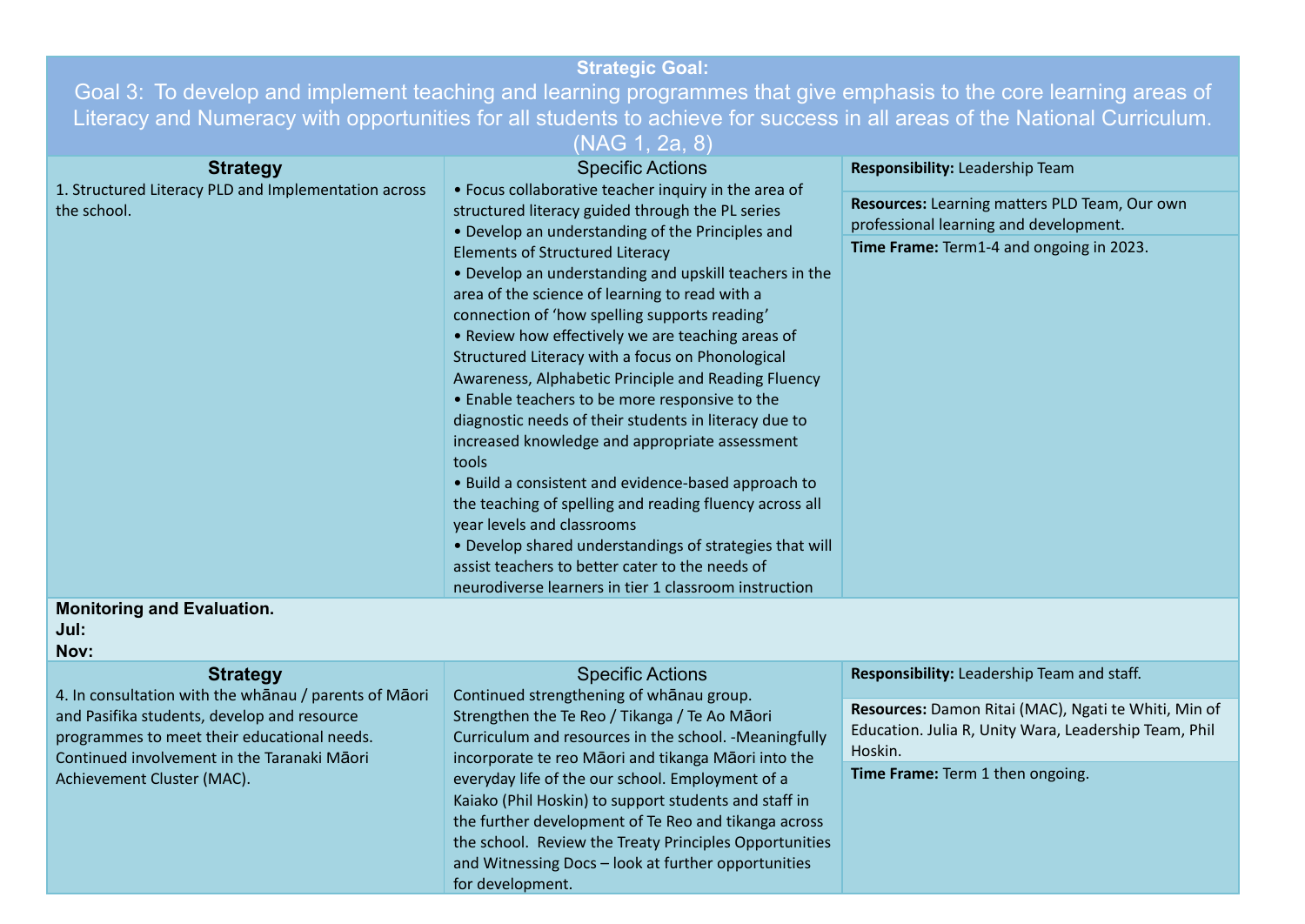| <b>Monitoring and Evaluation.</b><br>Jul:<br>Nov:                                                             |                                                                                                                                                                                                                                                                                                                                  |                                                       |  |
|---------------------------------------------------------------------------------------------------------------|----------------------------------------------------------------------------------------------------------------------------------------------------------------------------------------------------------------------------------------------------------------------------------------------------------------------------------|-------------------------------------------------------|--|
| <b>Strategy</b>                                                                                               | <b>Specific Actions</b>                                                                                                                                                                                                                                                                                                          | Responsibility: Leadership Team                       |  |
| 5. For Literacy and Numeracy achievement for Māori<br>and Pasifika students to mirror the national picture of | Review Māori and Pasifika student achievement and<br>compare to school and national cohorts. Pasifika and<br>Māori student achievement to be comparable- if not<br>exceed the school cohort and national norms. Track<br>these learners and their progress through the<br>introduction of structured literacy across the school. | Resources: Pasifika Education Plan, Kahikitia         |  |
| achievement.<br>(Pasifika Ed Plan / Kahikitia)                                                                |                                                                                                                                                                                                                                                                                                                                  | Time Frame: Term 1-4                                  |  |
| <b>Monitoring and Evaluation.</b><br>Jul:<br>Nov:                                                             |                                                                                                                                                                                                                                                                                                                                  |                                                       |  |
| <b>Strategy</b>                                                                                               | <b>Specific Actions</b>                                                                                                                                                                                                                                                                                                          | Responsibility: Mike Hayley, Bridie, DRS, Staff       |  |
| 6. Review and further develop the Physical Education<br>and Health Curriculum Delivery Plan by giving         | Review the existing Curriculum Delivery Plan after<br>consultation with stake holders and sporting<br>organisations associated with the school. CDP<br>updated. Bridie to lead and engage with Sport<br>Taranaki on Healthy Active Living principles at St<br>Joseph's NP.                                                       | <b>Resources: PE and Health Curriculum Documents.</b> |  |
| emphasis and planning for Healthy Active Living<br>principles to be incorporated into class programmes.       |                                                                                                                                                                                                                                                                                                                                  | Time Frame: Term 1-4                                  |  |
| <b>Monitoring and Evaluation.</b><br>Jul:<br>Nov:                                                             |                                                                                                                                                                                                                                                                                                                                  |                                                       |  |

| <b>Strategic Goal:</b><br>Goal 4: To implement Strategic Planning and maintain an ongoing self review system and develop policies and<br>procedural frameworks to promote high levels of staff performance. (NAG 2,3,7,8) |                                                                                                                                                                      |                                          |
|---------------------------------------------------------------------------------------------------------------------------------------------------------------------------------------------------------------------------|----------------------------------------------------------------------------------------------------------------------------------------------------------------------|------------------------------------------|
| <b>Strategy</b><br>1. Professional Growth Cycle: Introduce our                                                                                                                                                            | <b>Specific Actions</b><br>Staff will use our new tools and templates as                                                                                             | Responsibility: Leadership Team, Nadia B |
| professional growth cycle system (developed in 2020)                                                                                                                                                                      | co-created in 2020, to include Support Staff as well as                                                                                                              | Resources: School Templates, Ed Council  |
| to incorporate Support Staff as well.                                                                                                                                                                                     | teaching staff in the Professional Growth cycle. Review<br>after each step of the cycle in team and staff hui. Full<br>review of the process at the end of the year. | <b>Time Frame: From Term 1</b>           |
| <b>Monitoring and Evaluation.</b><br>Jul:<br>Nov:                                                                                                                                                                         |                                                                                                                                                                      |                                          |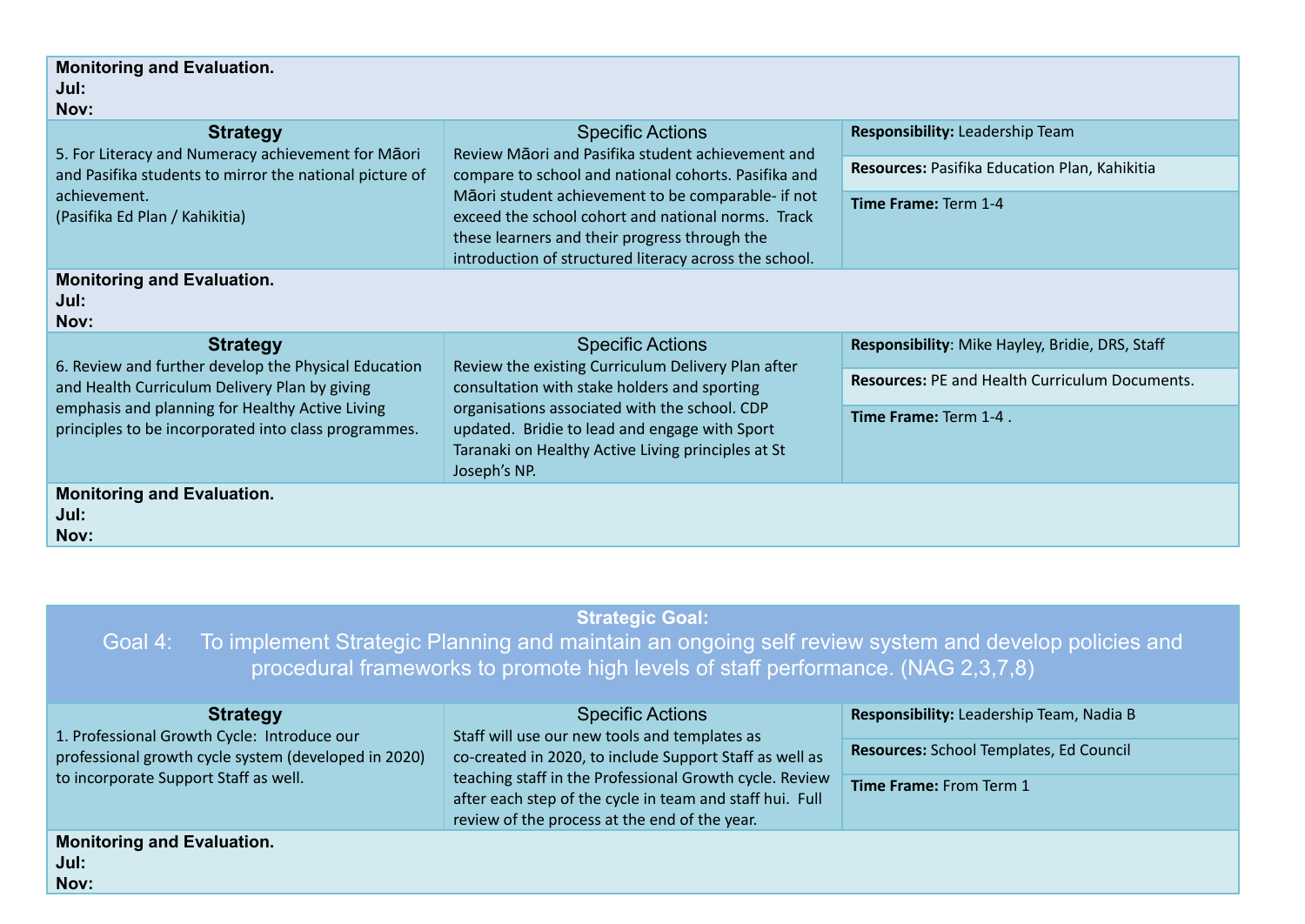| <b>Strategy</b><br>2. Create an opportunity for 2022 where we all<br>contribute to a 'shared site' for our inquiry. Staff will<br>collaboratively add to and reflect into a shared inquiry<br>around Structured Literacy.<br><b>Monitoring and Evaluation.</b> | <b>Specific Actions</b><br>The Inquiry will follow the school Teacher as Inquiry<br>Model. Teachers will collaborate into a shared inquiry<br>which is reflective of own research, PLD reflections<br>and teaching and learning actions.                                                                                                                                                                                                                                                                                                                                                                                                                                                                                                                                                                                                                                     | Responsibility: Leadership team and staff<br><b>Resources: TAI Model and Shared Site.</b><br>Time Frame: Term 1-4                                                                            |
|----------------------------------------------------------------------------------------------------------------------------------------------------------------------------------------------------------------------------------------------------------------|------------------------------------------------------------------------------------------------------------------------------------------------------------------------------------------------------------------------------------------------------------------------------------------------------------------------------------------------------------------------------------------------------------------------------------------------------------------------------------------------------------------------------------------------------------------------------------------------------------------------------------------------------------------------------------------------------------------------------------------------------------------------------------------------------------------------------------------------------------------------------|----------------------------------------------------------------------------------------------------------------------------------------------------------------------------------------------|
| Jul:<br>Nov:                                                                                                                                                                                                                                                   |                                                                                                                                                                                                                                                                                                                                                                                                                                                                                                                                                                                                                                                                                                                                                                                                                                                                              |                                                                                                                                                                                              |
| <b>Strategy</b><br>4. Continue to review and develop our Te Ao Māori<br>Cultural Responsiveness / Proactivity in the school<br>through planned and incidental opportunities.                                                                                   | <b>Specific Actions</b><br>Clear outcomes are evident in the school charter that<br>is reflective of our commitment to the Treaty of<br>Waitangi including; Manaakitanga, Whānaungatanga,<br>Ako and Mahi Tahi. To seek advice from Maori on how<br>best to include tikanga Māori in values, practices and<br>organisational culture. To continue to evidence that<br>these goals are alive in the school and seek further<br>opportunities for development. Ensure we have<br>regular opportunities for Whanau to gather. Update<br>witnessing and opportunities docs. To provide<br>opportunities for teachers/kaiako and educators to<br>build their teaching capability, knowledge and skills in<br>te reo Māori and tikanga Māori, and support them to<br>strengthen their teaching practices to integrate te reo<br>Māori throughout implementation of the curriculum. | Responsibility: Principal, BOT (TW/RTM). JR<br>Resources: Damon Ritai, Staff, Whanau and<br>Community, Cultural witnessing docs, Charter and<br>other key documents.<br>Time Frame: Term 1-4 |
| <b>Monitoring and Evaluation.</b>                                                                                                                                                                                                                              | Develop school wide Te Reo Progressions for student<br>learning. Encourage correct pronunciation of te reo<br>Māori and provide opportunities to learn and practise<br>without judgement. Create an opportunity for a Marae<br>visit for students.                                                                                                                                                                                                                                                                                                                                                                                                                                                                                                                                                                                                                           |                                                                                                                                                                                              |
| Jul:<br>Nov:                                                                                                                                                                                                                                                   |                                                                                                                                                                                                                                                                                                                                                                                                                                                                                                                                                                                                                                                                                                                                                                                                                                                                              |                                                                                                                                                                                              |
| <b>Strategy</b>                                                                                                                                                                                                                                                | <b>Specific Actions</b>                                                                                                                                                                                                                                                                                                                                                                                                                                                                                                                                                                                                                                                                                                                                                                                                                                                      | Responsibility: Principal, Staff                                                                                                                                                             |
| 5. Review all Teaching and Support Staff Job<br>Descriptions.                                                                                                                                                                                                  | Ensure correct references are made to key Docs eg<br>Teachers Council Standards and Code, Relevant CA's,<br>PNCEO Appointment Terms and conditions, and that<br>the staff and those specific job descriptions have the<br>chance to review their Job Descriptions.                                                                                                                                                                                                                                                                                                                                                                                                                                                                                                                                                                                                           | <b>Resources:</b> Ministry of Ed, STA, NZCEO - Template<br>statements.<br>Time Frame: Term 1 and 2 2022                                                                                      |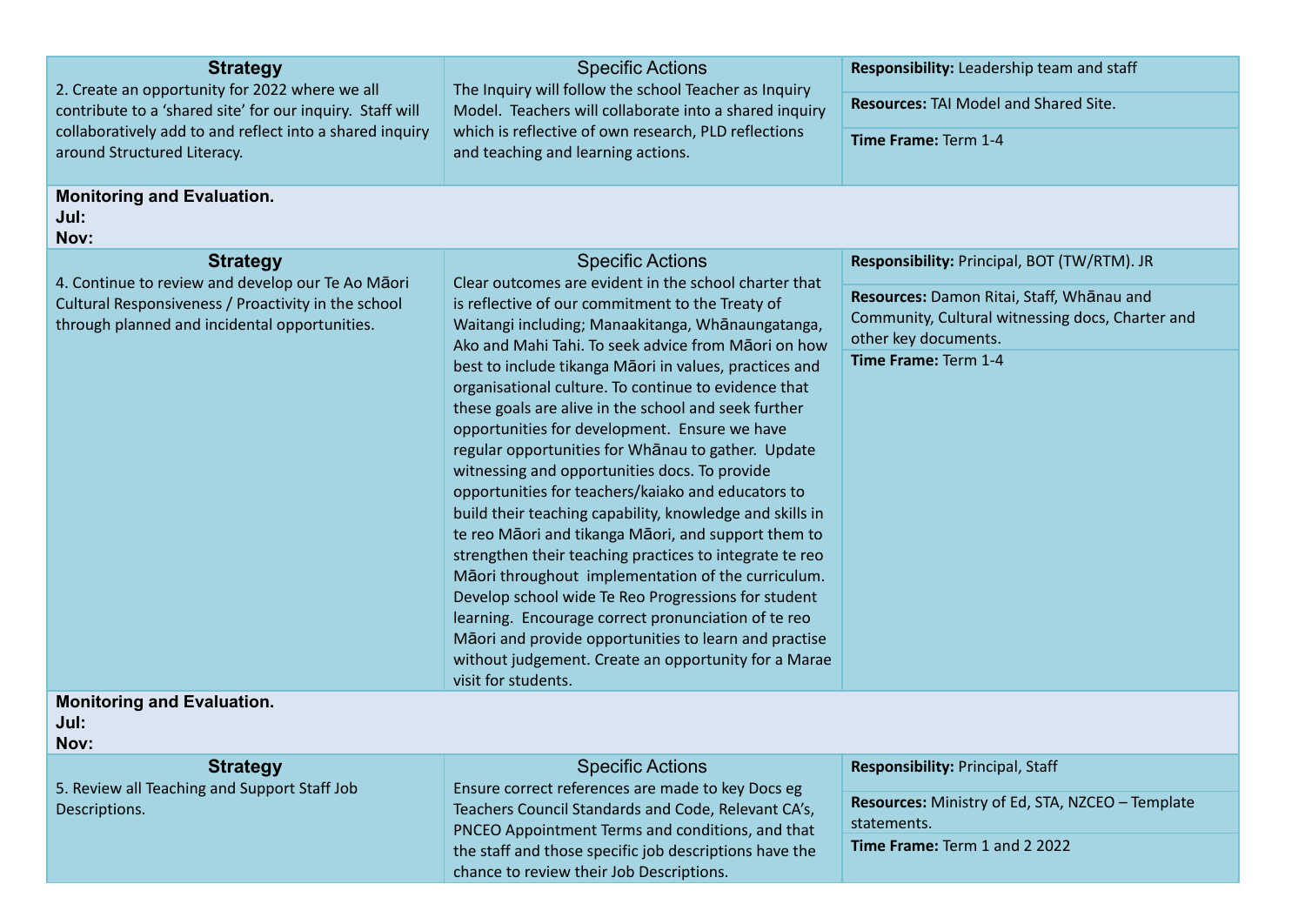| <b>Monitoring and Evaluation.</b> |
|-----------------------------------|
| Jul:                              |
| Nov:                              |

| <b>Strategic Goal:</b><br>To effectively manage the financial and property resources of the school and provide a safe physical /<br>Goal 5:<br>emotional environment for the school community by complying with all general legislation (NAG 4,5,6) |                                                                                                                                           |                                                                                 |
|-----------------------------------------------------------------------------------------------------------------------------------------------------------------------------------------------------------------------------------------------------|-------------------------------------------------------------------------------------------------------------------------------------------|---------------------------------------------------------------------------------|
| <b>Strategy</b><br>1. Review and communicate budget at quarterly<br>intervals. Ensure budget priority is focussed on<br>teaching and learning.                                                                                                      | <b>Specific Actions</b><br>Review all expenditure monthly and review budget<br>quarterly. Communicate changes to budget leaders.          | Responsibility: Principal, BOT Finance Committee                                |
|                                                                                                                                                                                                                                                     |                                                                                                                                           | Resources: Ed Services Reports, 2021 Budget.                                    |
|                                                                                                                                                                                                                                                     |                                                                                                                                           | <b>Time Frame: Ongoing</b>                                                      |
| <b>Monitoring and Evaluation.</b><br>Jul:<br>Nov:                                                                                                                                                                                                   |                                                                                                                                           |                                                                                 |
| <b>Strategy</b><br>2. Upgrade key components of the Scout Hall.                                                                                                                                                                                     | <b>Specific Actions</b><br>Install Heating and Cooling units in Scout Hall<br>(PNCEO-10yr property plan).<br>Upgrade pool changing sheds. | Responsibility: Wayne, BOT, Principal, Heemi<br>Stevenson, Susan Zentveld-PNCEO |
|                                                                                                                                                                                                                                                     |                                                                                                                                           | <b>Resources:</b> EPMP Funding, FOSJ Support, Contractors.                      |
|                                                                                                                                                                                                                                                     |                                                                                                                                           | Time Frame: Term 1-4                                                            |
| <b>Monitoring and Evaluation.</b><br>Jul: .<br>Nov:                                                                                                                                                                                                 |                                                                                                                                           |                                                                                 |